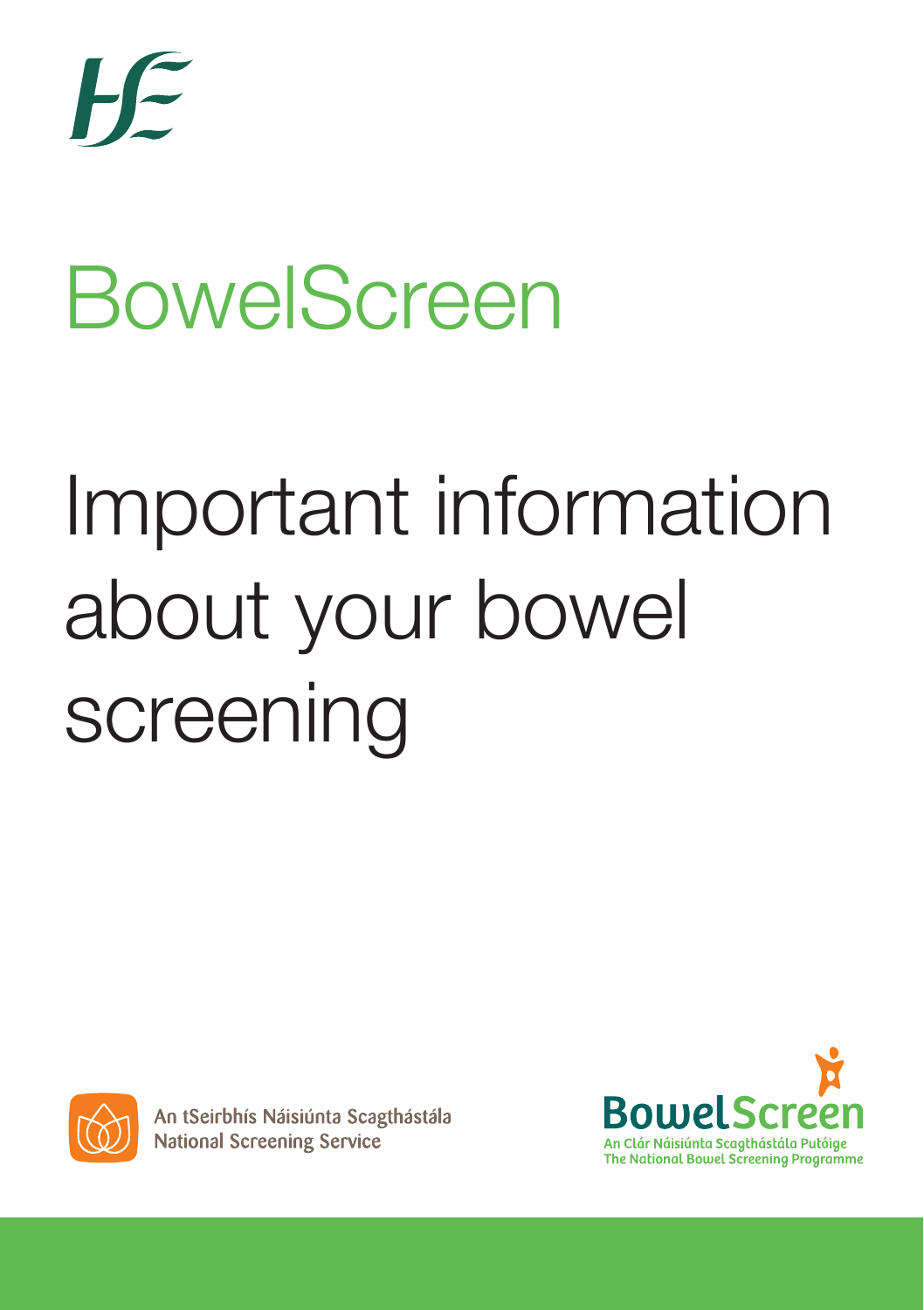# What is BowelScreen?

BowelScreen is the National Bowel Screening Programme, which is part of the National Screening Service. It is funded by the Government.

The programme offers all men and women between the ages of 60 and 69 a free home screening test called the FIT test every two years. (FIT stands for faecal immunochemical test.) (See page 4 for details on this test.)

Men and women outside this age range should contact their GP (family doctor) with any concerns they have about their bowel health.

If you are having treatment for a bowel condition, ask your GP if it is appropriate for you to take part in the BowelScreen programme.

If you would like to **consent** (agree) to take part in the BowelScreen programme, please call Freephone 1800 45 45 55. You can also register for BowelScreen online. Please visit www.bowelscreen.ie for more information.

## What is bowel screening?

Bowel screening aims to detect signs of bowel cancer at an early stage, where there are **no symptoms**. (See symptoms on page 10.) Around 2,800 people are diagnosed with bowel cancer in Ireland every year. Bowel cancer is the second most common cancer in men and the third most common cancer in women in Ireland. If we find bowel cancer early, it is easier to treat and there is a higher chance of recovery.

Bowel screening uses a home test kit that looks for a level of blood in your stool (poo). If the amount of blood found in your stool sample is above the screening limit, BowelScreen will refer you for a further test called a colonoscopy. (See page 7 for details on this test.)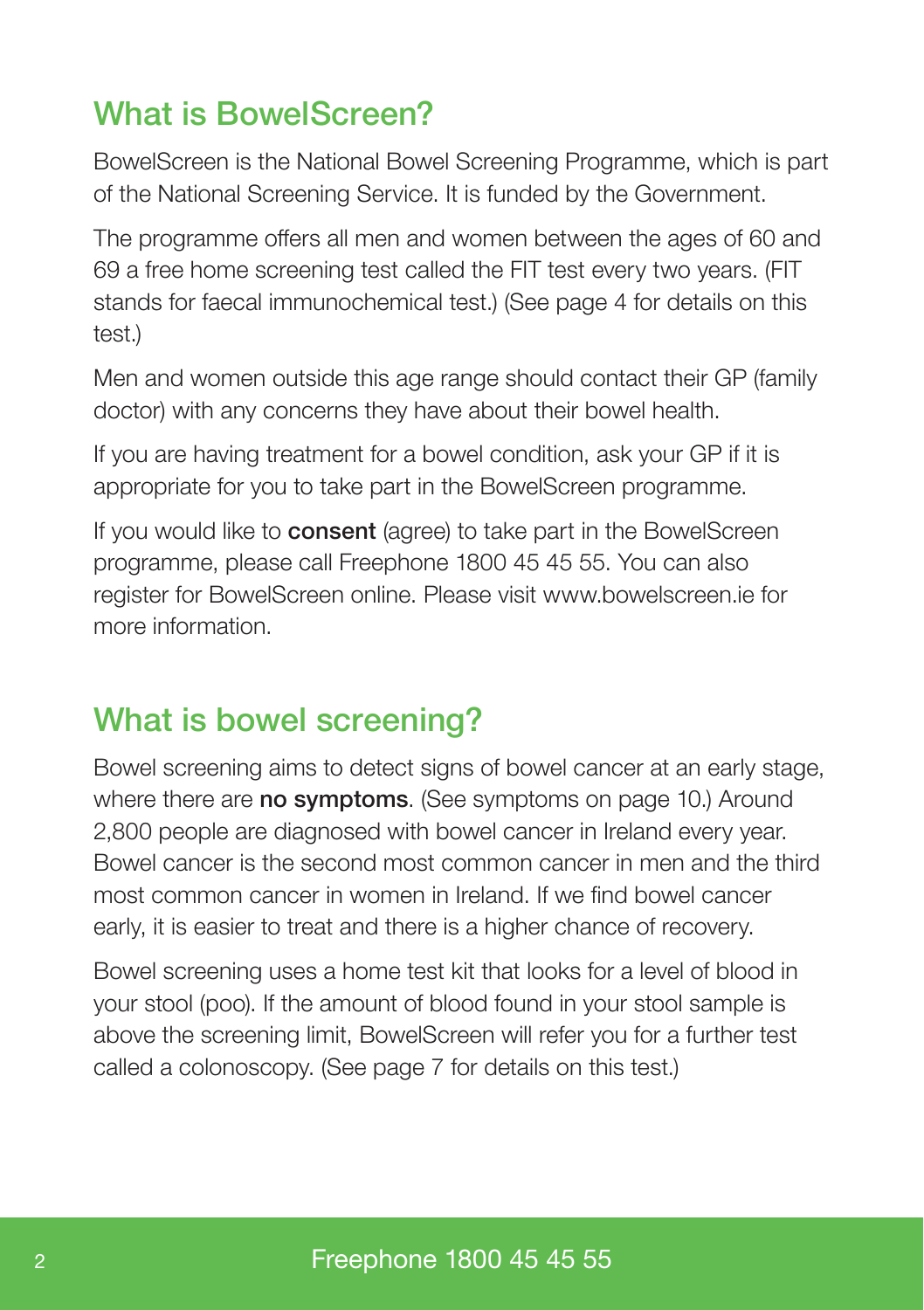## What is bowel cancer and why do we screen for it?

Bowel cancer is also known as colon, rectal or colorectal cancer. It affects the lower part of the digestive system (gut).

- Men and women of any age can get bowel cancer but the risk increases as you get older
- Research shows that men and women aged 60 and over are at a higher risk of getting bowel cancer

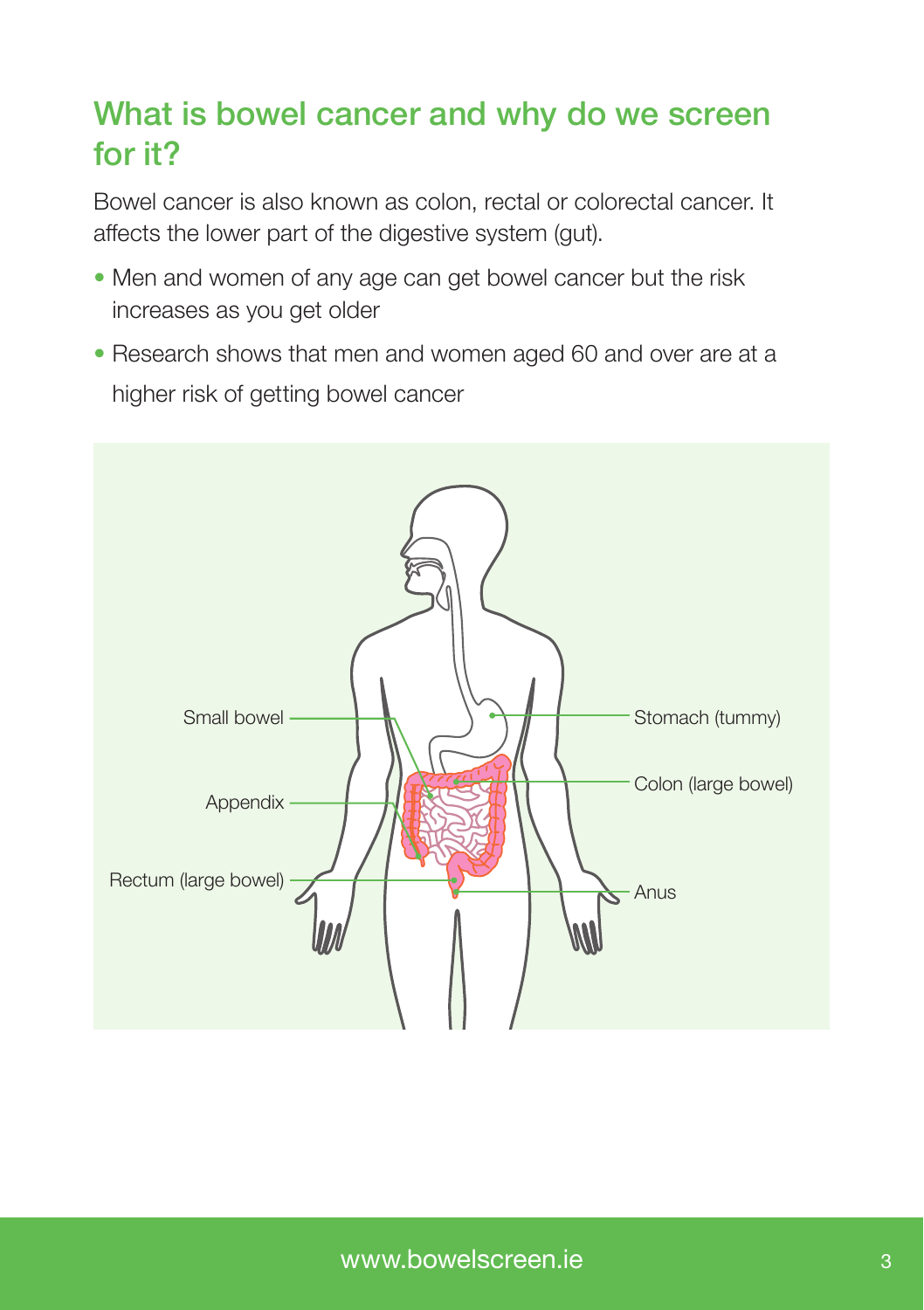## How is the BowelScreen test done?

Screening involves taking a sample of your stool (poo) at home using a home test that we post to you.

The test kit provides a simple way for you to collect a small sample of your stool (poo) at home. This may sound embarrassing or unpleasant, but it only takes a few minutes.

You can collect the sample at any time of day or night. You don't need to change your normal routine. Follow these three steps:

- 1. Collect a sample by scraping the sampling stick on your stool until the end of the stick is covered
- 2. Put the sample stick in the tube we sent you and seal the tube in the plastic bag provided
- 3. Use the pre-paid envelope to send the sample back to us on the same day you take the sample – or the next day. We will then test it.



This test we do (FIT test) looks for a level of blood in your stool. If the level of blood in your stool sample is above the screening limit, BowelScreen will refer you for a further test called a colonoscopy. (See page 7 for details on this test.)

Blood can be present in your poo for many non-serious reasons. But it could also be an early warning sign that you may be at risk of bowel cancer.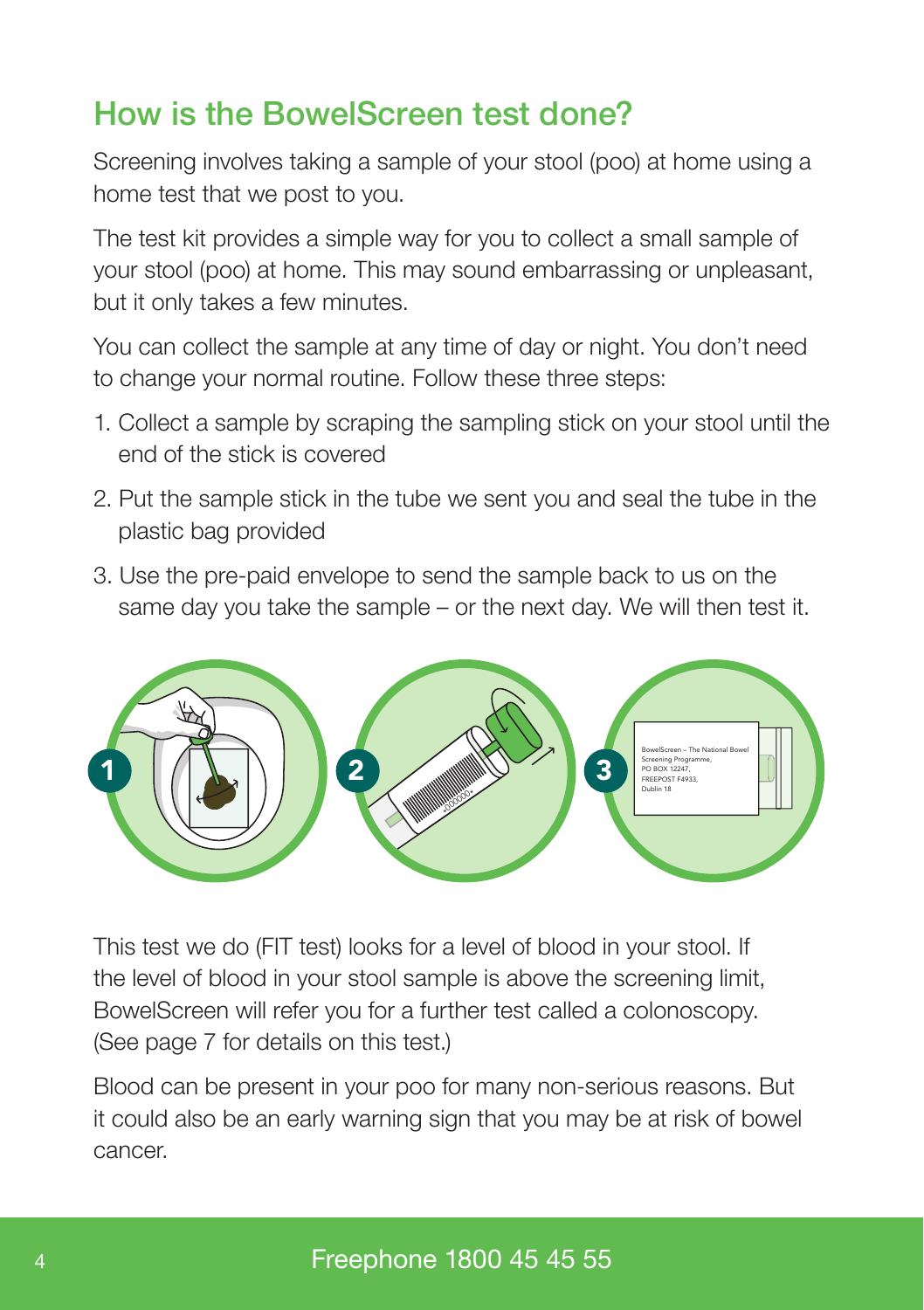# Your bowel screening results

You will get a letter with the results of your BowelScreen FIT test in about four weeks.

There are two types of results.

#### 1. Normal

Most people (96%) will get a normal result. This means that no blood was detected, or the amount of blood in your stool sample is below the screening limit.

If you're aged between 60 and 69, you'll be invited to take the test again in two years.

It's important to be aware of your bowel health as changes can happen at any age. Please visit your GP (doctor) straight away if you notice any symptoms. Do not wait for your next screening test.

You can find more information on symptoms of bowel cancer on page 10.

#### 2. Not normal

This means that the amount of blood in your stool sample is above the screening limit.

Higher levels of blood in your stool doesn't necessarily mean you have bowel cancer. There could be blood in your stool for other reasons – for example, you might have haemorrhoids (piles). More information on haemorrhoids is available on the HSE website. Either way, it is important that we check out the cause. BowelScreen will refer you for a further test called a colonoscopy.

(See page 7 for more about this test.)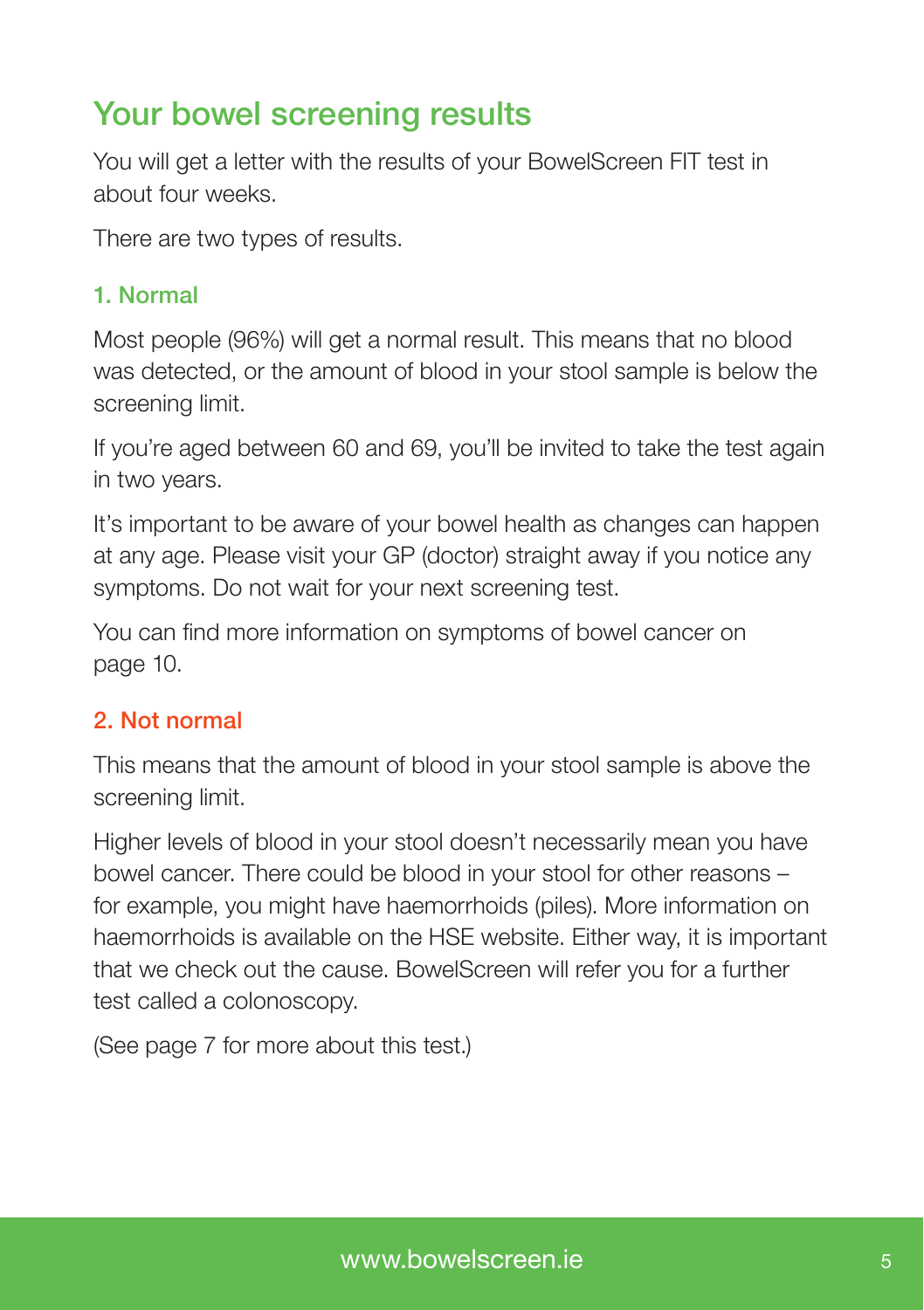

\* According to our most recent BowelScreen data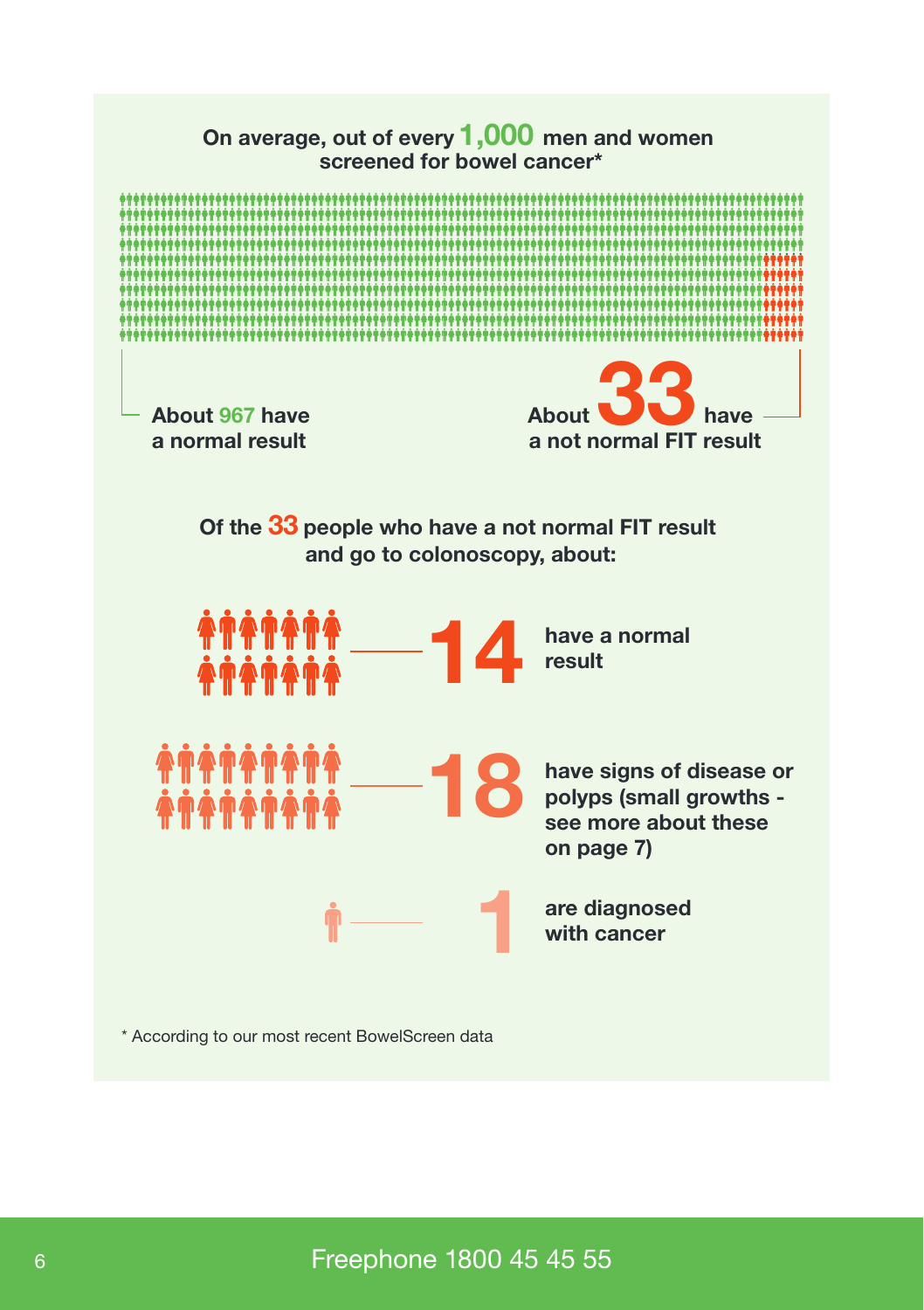# If you need a colonoscopy

A colonoscopy is an examination of your bowel using a small camera on the end of a thin flexible tube. The tube is inserted into your bottom, passed through the back passage (also known as the rectum) into the large bowel or colon.

A colonoscopy is done in a hospital in a unit called the screening colonoscopy unit. BowelScreen will organise this appointment. The hospital is entitled to charge €80 for all (except medical cardholders) day care procedures.

A BowelScreen nurse will phone you to talk about what happens during the colonoscopy. The nurse will ask you a number of questions about your general health and about any medication you may be taking.

If it is clear that you are suitable to have a colonoscopy, the nurse will offer you one within about four to six weeks. Before this, you will also get information about the benefits and risks of the procedure.

#### During the colonoscopy

During the examination a small sample of the lining of your bowel may be taken to look at more closely. This is called a biopsy. The test looks for any polyps or signs of disease in the lining of your bowel.

**Polyps** are small growths that are not cancer but, if not removed, might turn into cancer over time. If polyps are found they are usually removed during the colonoscopy. This is to reduce the risk of cancer developing. This is painless.

A colonoscopy is the best way to diagnose bowel cancer, the presence of polyps and other conditions.

BowelScreen will send you and your GP a letter with your results.

If you need help to understand your results or you want to talk about them, you can ring our Freephone or contact your GP.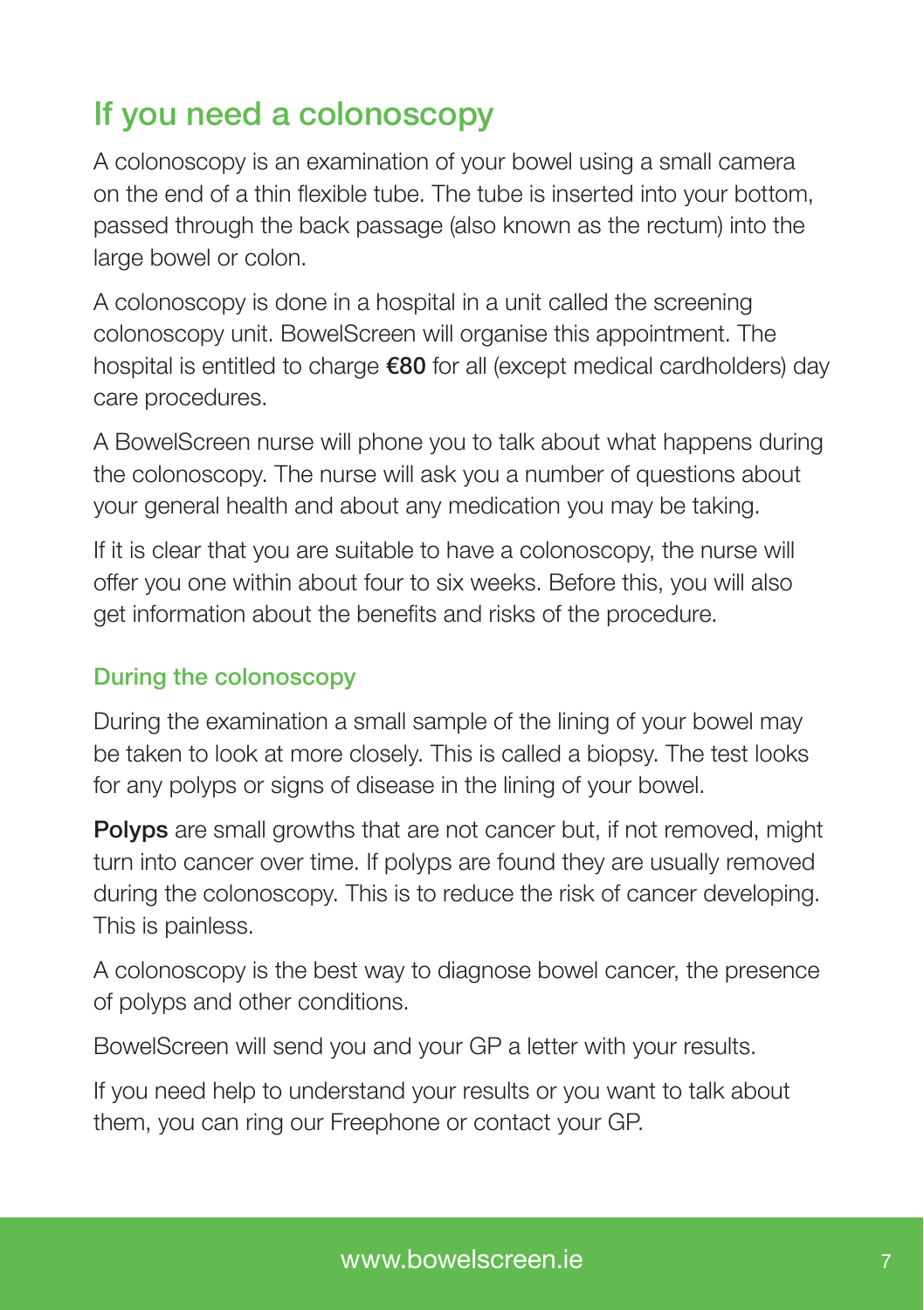# Benefits of bowel screening

#### Bowel screening:

- saves lives
- can detect bowel cancer early
- improves bowel cancer survival cancer rates.

If bowel cancer is found early through regular screening:

- it is easier to treat
- there may be more treatment options
- your chances of surviving it is greater.

# Limitations of bowel screening

A screening test does not diagnose (confirm) if you have or do not have a condition. Like all screening tests, it is carried out on people who seem to be healthy. They don't have symptoms.

The bowel screening test looks only for a higher level of blood in your stool than normal. However, even if the amount of blood in your stool is below the screening limit, this is not a guarantee that you don't have bowel cancer. This is because not all cancers or polyps bleed all the time.

#### No screening test is 100% reliable.

In addition, changes in your bowel health can also happen between screening tests. This is why it is so important to have the screening test every two years.

Always see a GP if you have any concerns or symptoms of bowel cancer at any time. (See page 10 for symptoms).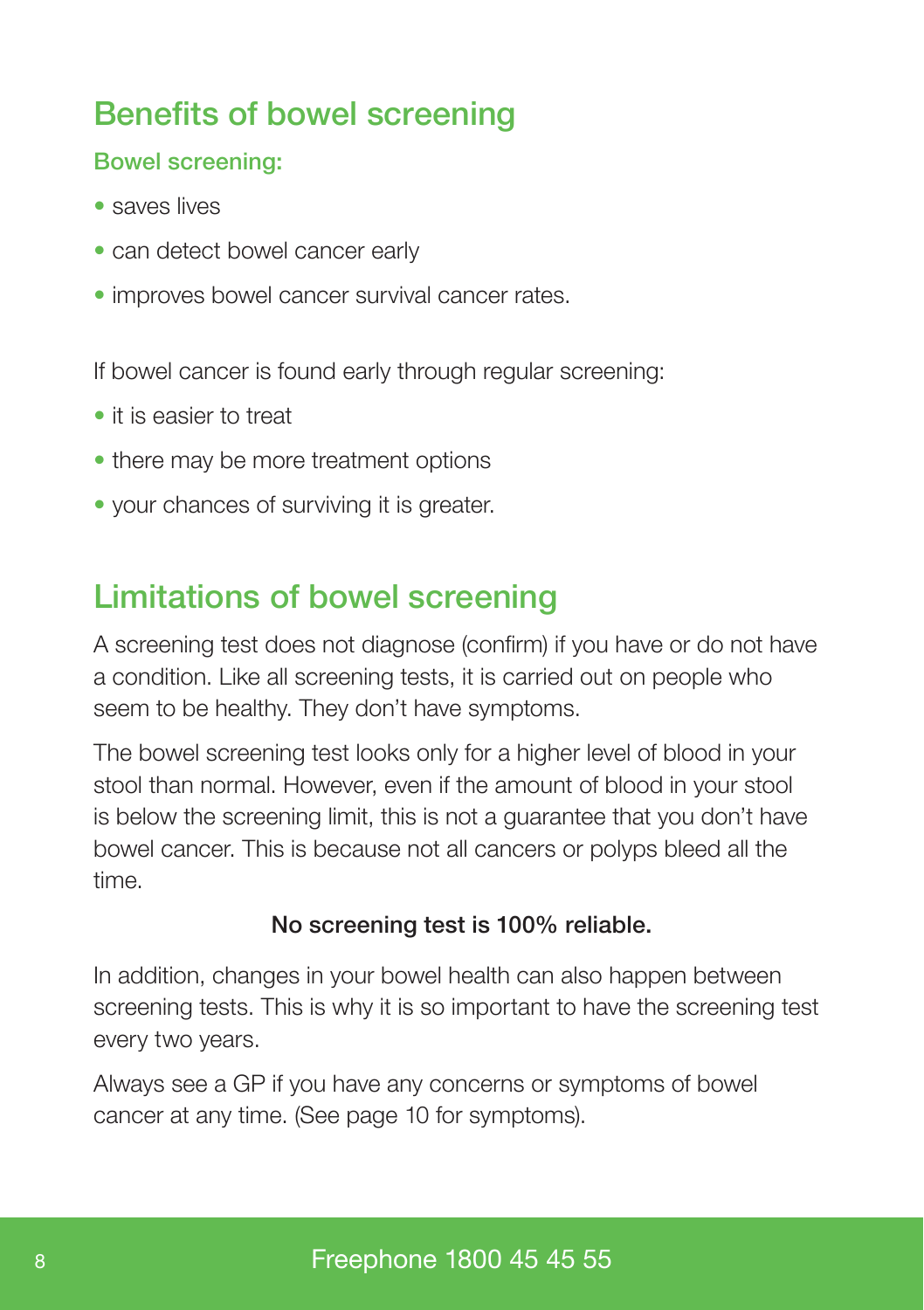## Interval cancer is not common

An interval bowel cancer is a cancer that is diagnosed within three years of having a colonoscopy. Interval cancers are unavoidable because we know that screening tests cannot detect every cancer. Interval cancers are not common.

For every 1,000 people screened, around two of these will have interval cancer. This is a low rate that compares well internationally.

#### Why interval cancer happens

In most of these cases, there was no sign of cancer seen during the colonoscopy. Instead, the signs of cancer developed after the colonoscopy. In some interval cancers, some signs of cancer were there, but they were not found when the colonoscopy was done.

This does not necessarily mean there has been a mistake. It is a stated limitation of the screening test that it will not pick up all signs of cancer (see limitations of bowel screening, on page 8).

## Review your screening history after interval cancer diagnosis

Anyone diagnosed with bowel cancer can request a review of their screening history.

We are putting in place a new review process at the moment.

We will update the website www.bowelscreen.ie with details of how to request a review when this process has been finalised.

You can read more about the expert panel review of our interval cancer review process on www.bowelscreen.ie. You are also welcome to call our Freephone 1800 83 21 88 or to email us at info@bowelscreen.ie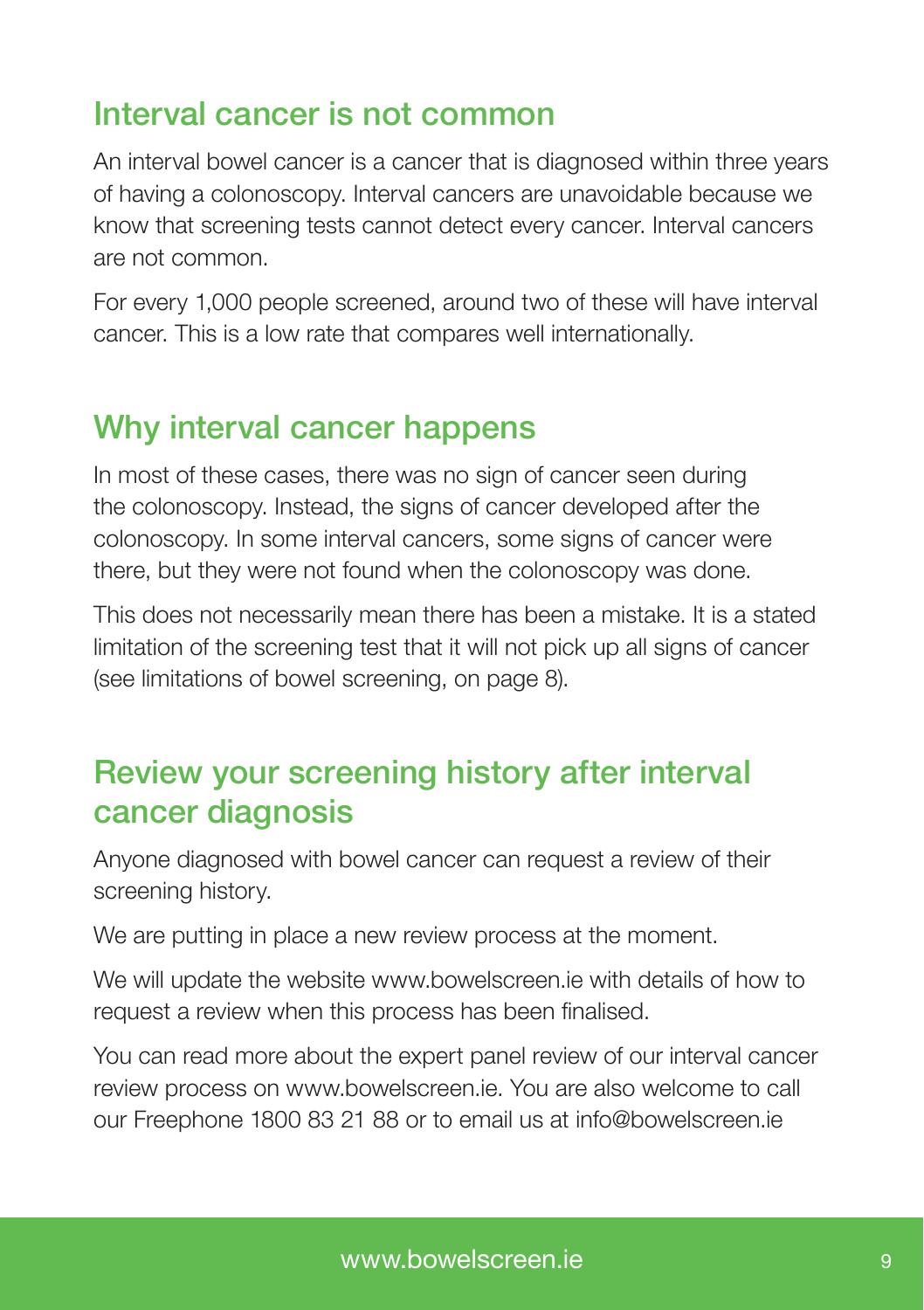## How can you reduce your risk of developing cancer?

It's important to stay aware of your bowel health as changes can occur at any age. A healthy lifestyle can reduce your risk of bowel cancer.

Try to:

- be more physically active
- eat a diet with plenty of dietary fibre such as fruit, vegetables and wholegrain bread, brown rice and cereals
- eat less processed food and red meat
- keep a healthy weight
- limit the amount of alcohol you take in line with recommended weekly low-risk alcohol guidelines

## Symptoms of bowel cancer

The most common symptoms of bowel cancer are:

- a change in your bowel habits such as going to the toilet more often or diarrhoea that lasts for a number of weeks
- bleeding from the back passage (also known as the rectum)
- pain or lump in your stomach (tummy)
- loss of weight when you are not trying to lose weight.

A number of conditions can cause these symptoms. But, if you have one or more of these symptoms, you should see your GP.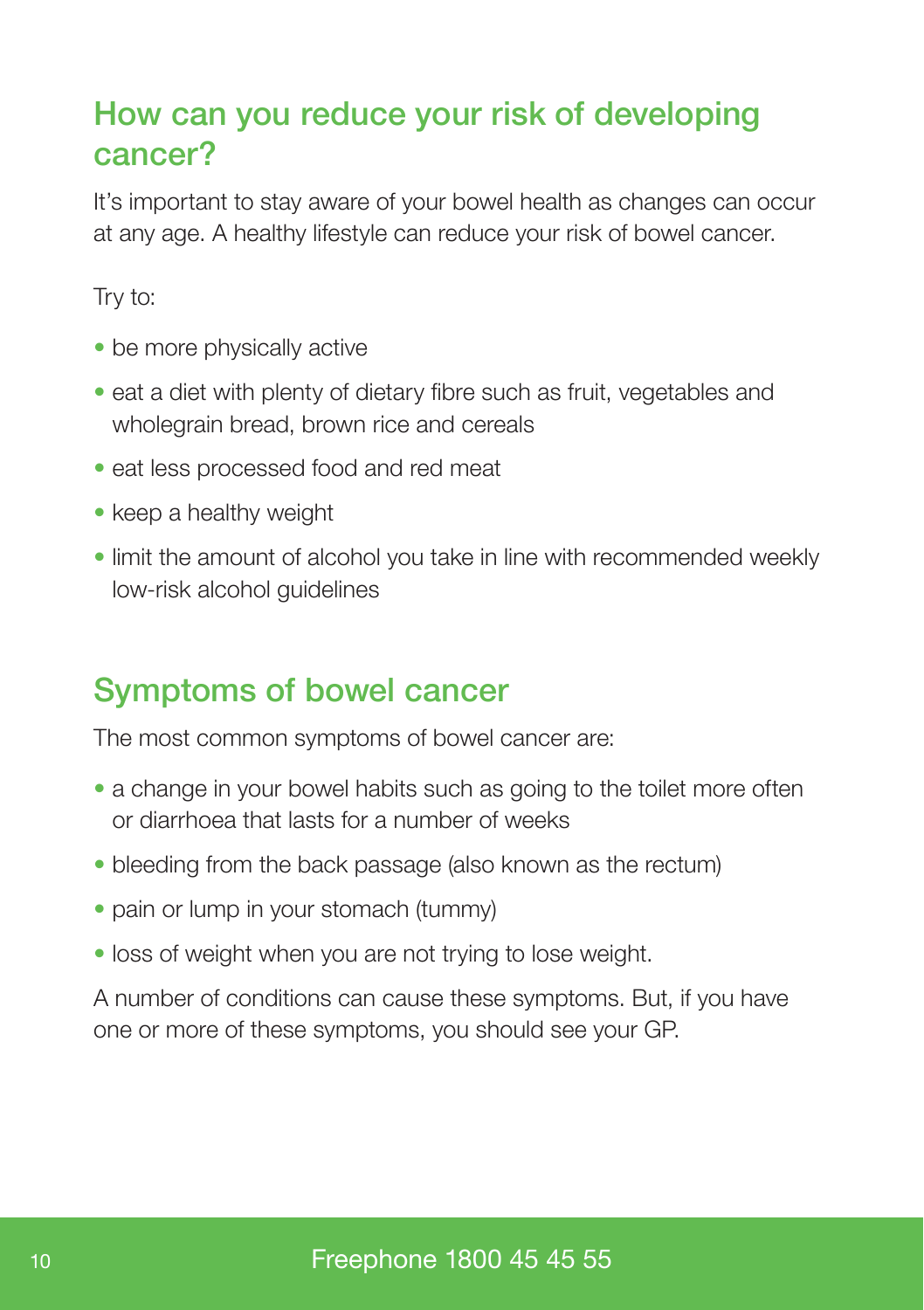# If you need additional support

If you or someone you care for has a disability, or needs additional support to take part in BowelScreen, we can help.

Please contact our **access officer**. You can email them at: access@bowelscreen.ie or call the Freephone number on 1800 45 45 55 and ask to speak to them.

### Communicating with you

We will communicate with you in an open, honest, timely and transparent manner if:

- something goes wrong with your care
- you experience harm as a result of your care
- we think that harm may have occurred.

This means that we will keep you fully informed of the facts and details related to your participation in the BowelScreen programme.

### Where did BowelScreen get your details?

BowelScreen puts together a list of men and women who qualify for screening. We get these details from the Department of Social Protection and from people who register for the screening programme themselves over the phone or online. We gather this information under the Health Provision of Information Act, 1997. This Act covers collecting names and addresses of people who need to be invited to take part in screening programmes.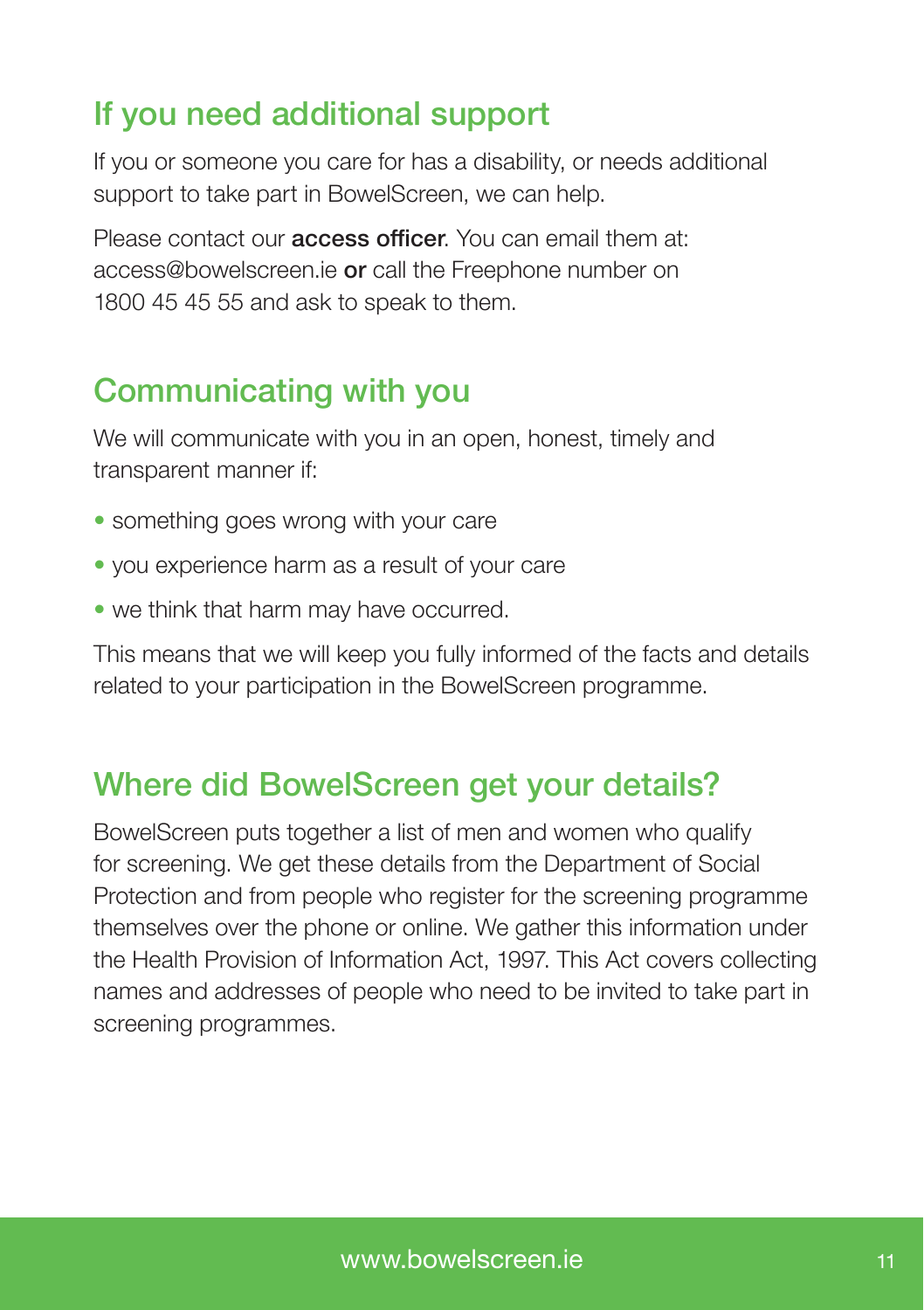# What is included in your personal information?

Your personal information includes your name, address, phone number, date of birth, Personal Public Service (PPS) Number. It also includes your bowel screening history. Your bowel screening history relates to your participation in BowelScreen.

This personal information can also include your bowel screening results, colonoscopy attendances, treatments and biopsy (test sample) results.

BowelScreen takes and securely stores your personal information. Your personal information is not a medical record.

If you have had a screening test as a private patient, we will not hold this information. We are also unable to access any information or results of tests you have had as a private patient.

## How do we use your personal information?

We will use your information to contact you when your next screening test is due or when your results are available. We also exchange your information with the other health services that deliver the BowelScreen programme.

This includes your GP. If you have a colonoscopy, your records will also be shared with the colonoscopy clinic, the National Cancer Registry of Ireland or other nominated healthcare professional.

We may use your screening test sample in teaching, in reviews and audits and to check the quality and effectiveness of the programme. We may also use your information to invite you to take part in research.

It is your choice to take part or not. We will **never use your name** in any reports, when teaching or in reviews. We will keep your personal information safe, secure and confidential in line with current data protection regulations.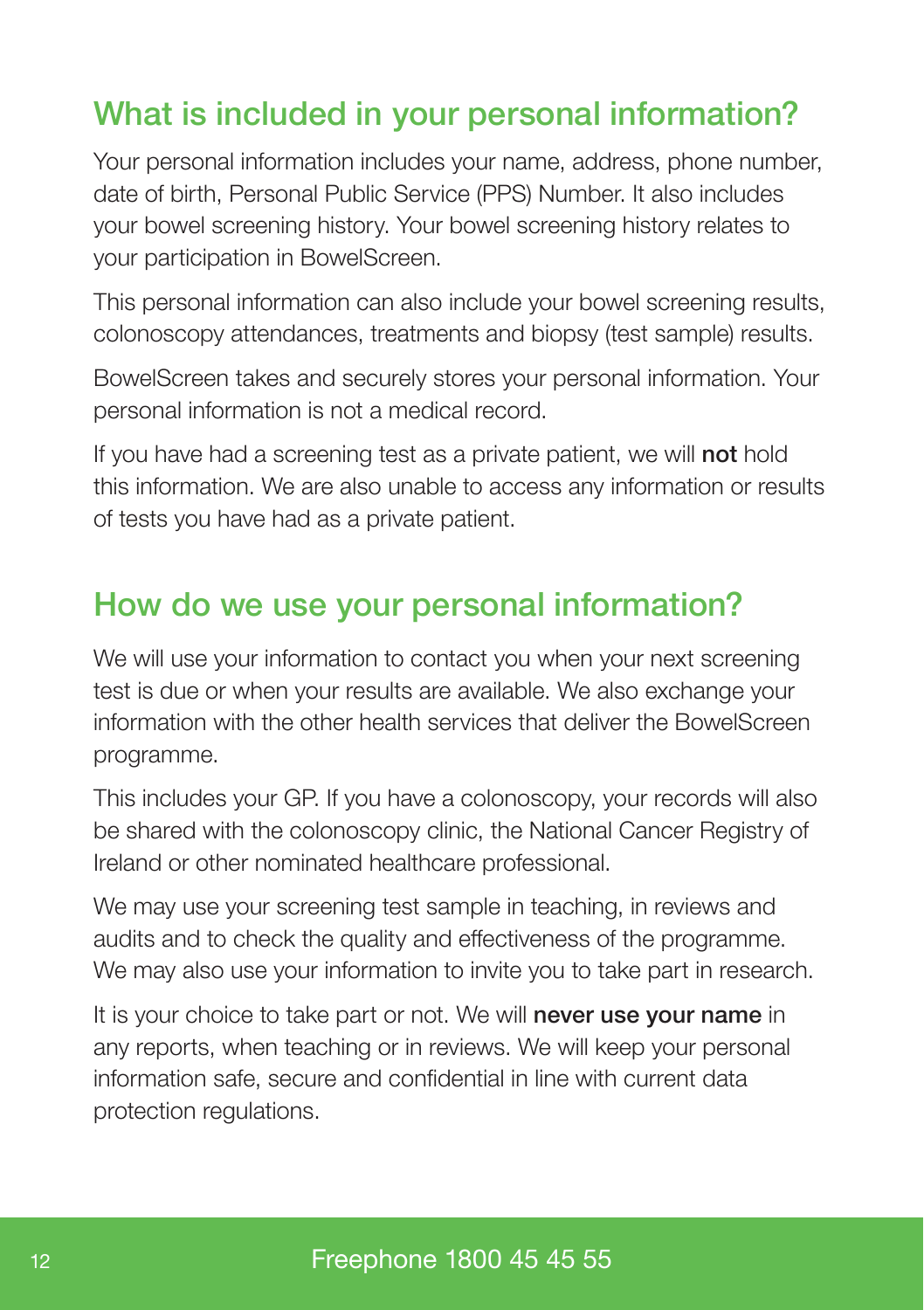You will have full and open access to your personal information held by BowelScreen upon request.

It is important that you let BowelScreen know if your details (such as your address) change. To find out how to access your records, see www.hse.ie/eng/gdpr/

For further information see the HSE Privacy Notice – Patients and Service Users at www.hse.ie/eng/gdpr/

### Giving your consent

Remember: Only you can give your consent to be part of our programme.

You have to give your consent before you have your first screening FIT test at home.

You can withdraw your consent at any time by contacting us on Freephone 1800 45 45 55 or emailing info@bowelscreen.ie

This means we will not contact you about BowelScreen in the future.

# More information

Visit www.bowelscreen.ie or Freephone 1800 45 45 55 if you would:

- like more information
- like to register for the bowel screening programme
- want to check if you are on the register

The National Bowel Screening Programme, King's Inn House, Parnell Street, Dublin 1 D01 A3Y8. Email: info@bowelscreen.ie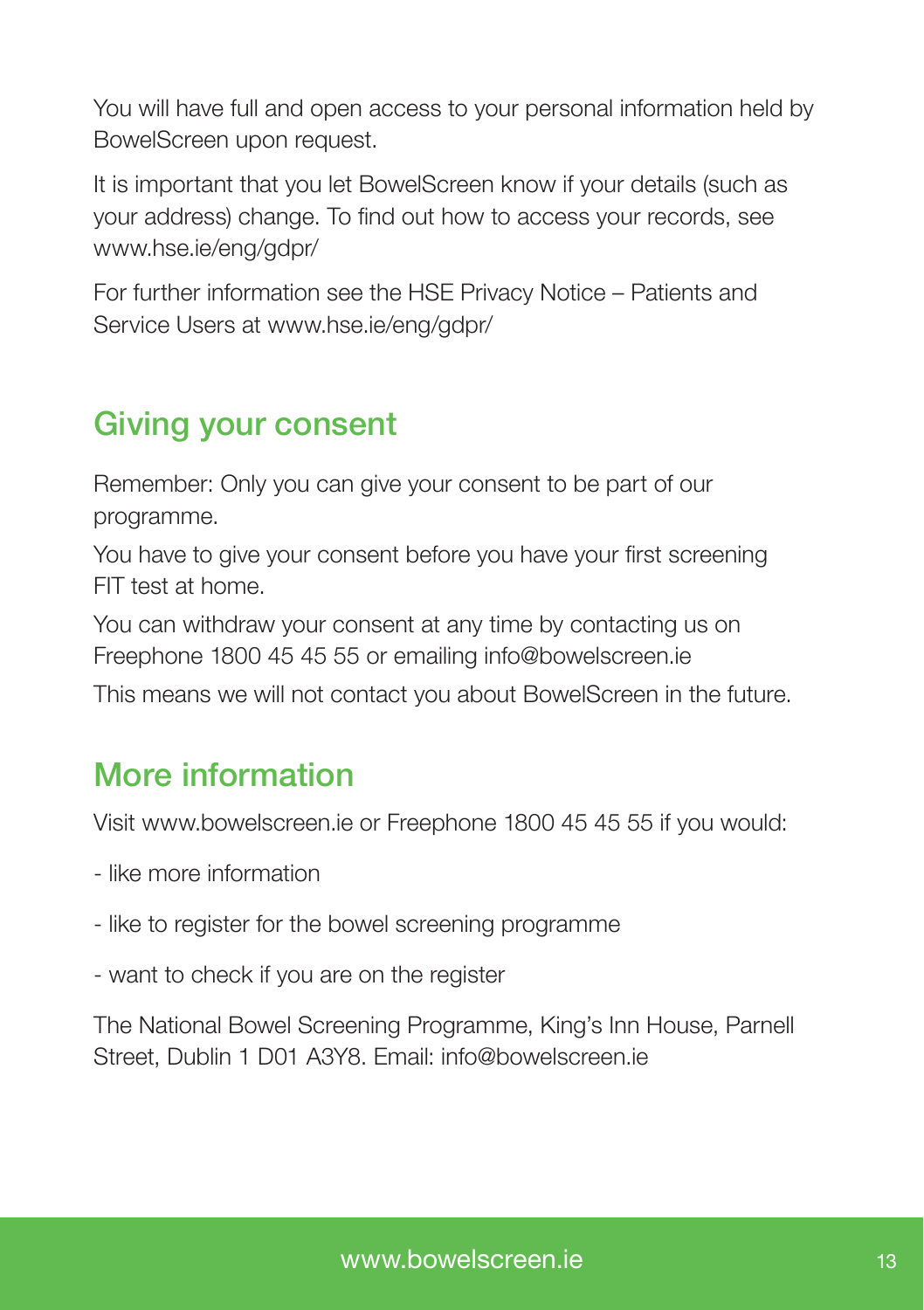#### **Your notes**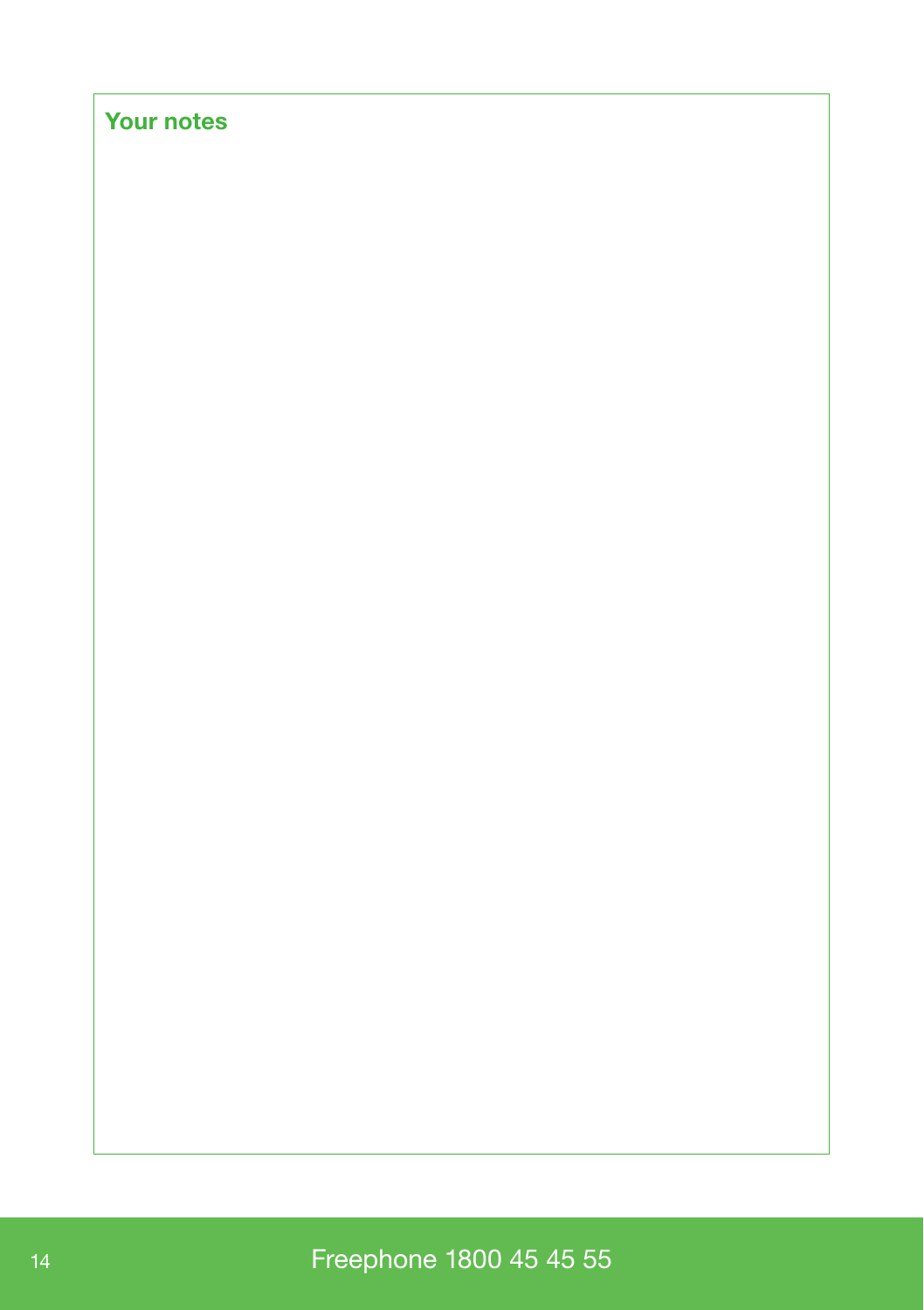#### **Your notes**